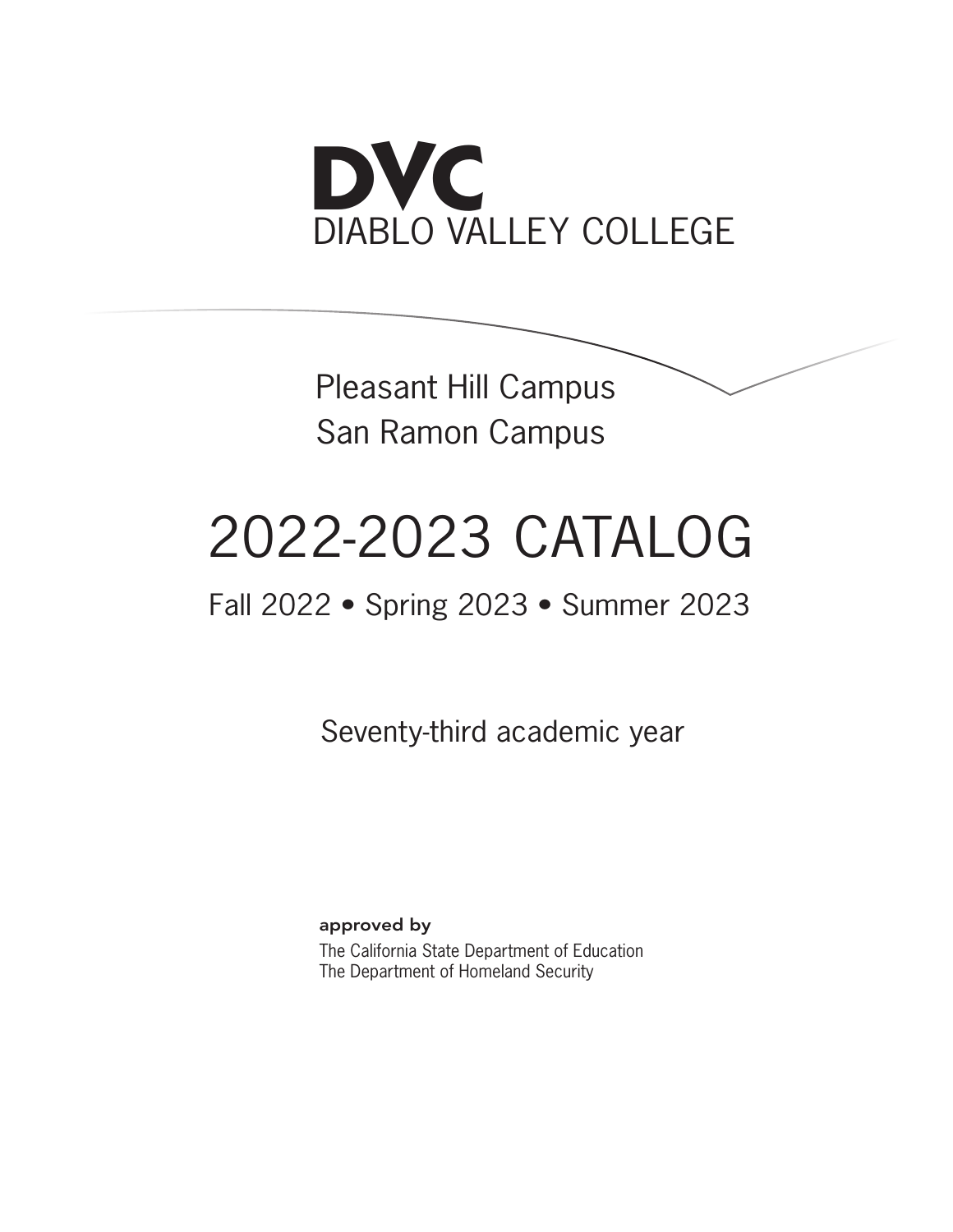#### **ACCREDITATION**

#### Institutional

Diablo Valley College is accredited by the Accrediting Commission for Community and Junior Colleges of the Western Association of Schools and Colleges (ACCJC/WASC), which is an institutional accrediting body recognized by the Council for Higher Education Accreditation and the U.S. Department of Education. The contact information of the AACJC is provided below:

Accrediting Commission for Community and Junior Colleges 331 J Street, Suite 200 Sacramento, CA 95814 415-506-0234 www.accjc.org

#### Programmatic

The following Diablo Valley College programs are accredited by programmatic accrediting bodies, which are responsible to determine license/certification eligibility.

Addiction Counselor Certification Board of California 4182 N. Viking Way Suite 213 Long Beach, CA 90808 Phone Number: 562-304-5261 www.accbc.org

California Association for Alcohol/Drug **Educators** 4195 N. Viking Way Unit 270 Long Beach, CA 90808 562-246-6690 www.dev.caade.org

California Consortium of Addiction Programs and Professionals 2400 Marconi Avenue, Suite C Sacramento, California 95821 PO Box 214127 800-564-5927 www.ccapp.us

Culinary Arts, Baking and Pastry, Restaurant Management Accrediting Commission 180 Center Place Way St. Augustine, Florida 32095 www.acfchefs.org

Dental Assisting and Dental Hygiene Commission on Dental Accreditation of the American Dental Association 211 East Chicago Avenue Chicago, Illinois 60611-2678 https://coda.ada.org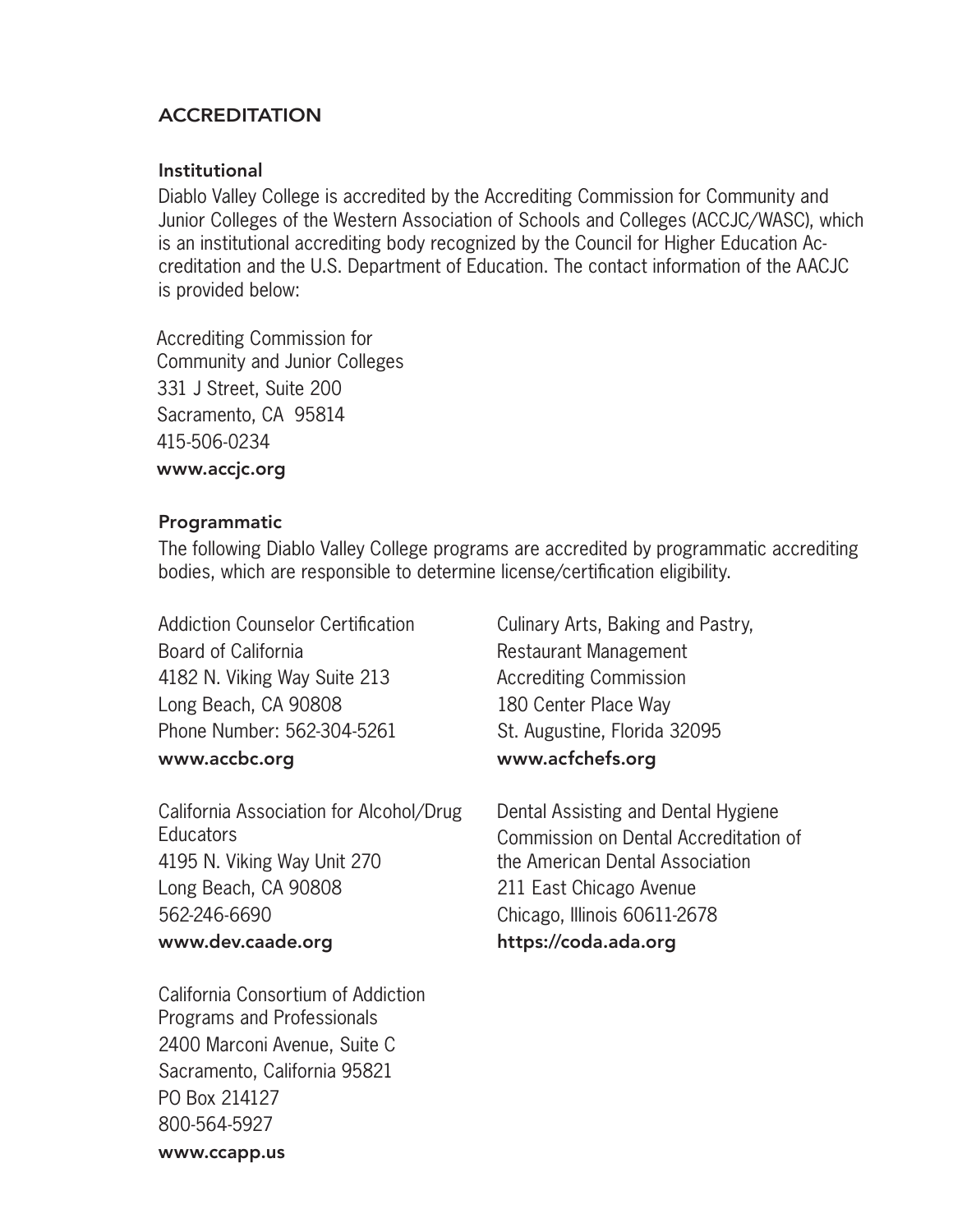## Contra Costa Community College District Administration

DISTRICT GOVERNING BOARD 2022 Dr. Judy E. Walters, President Fernando Sandoval, Vice President John E. Márquez, Secretary Rebecca Barrett, Member Andy Li, Member Austin Green, Student Trustee

DISTRICT CHANCELLOR Mojdeh Mehdizadeh, Interim Chancellor

DIABLO VALLEY COLLEGE PRESIDENT Susan E. Lamb

# **DVC** DIABLO VALLEY COLLEGE

MAILING ADDRESS Pleasant Hill Campus 321 Golf Club Road Pleasant Hill, CA 94523 Telephone: 925-685-1230 Fax: 925-685-1551 Website: www.dvc.edu

San Ramon Campus 1690 Watermill Road San Ramon, CA 94582 Telephone: 925-866-1822 Fax: 925-242-0856 Website: www.dvc.edu/sanramon

Notice: The information contained in this catalog describes the anticipated programs, courses, rules, regulations, and fees of Diablo Valley College. These are subject to change at any time. The college disclaims liability for any unintended errors in this publication. This catalog sets forth college policies for all college programs and services in accordance with the California Education Code, California Code of Regulations (Title 5), and District and college policies.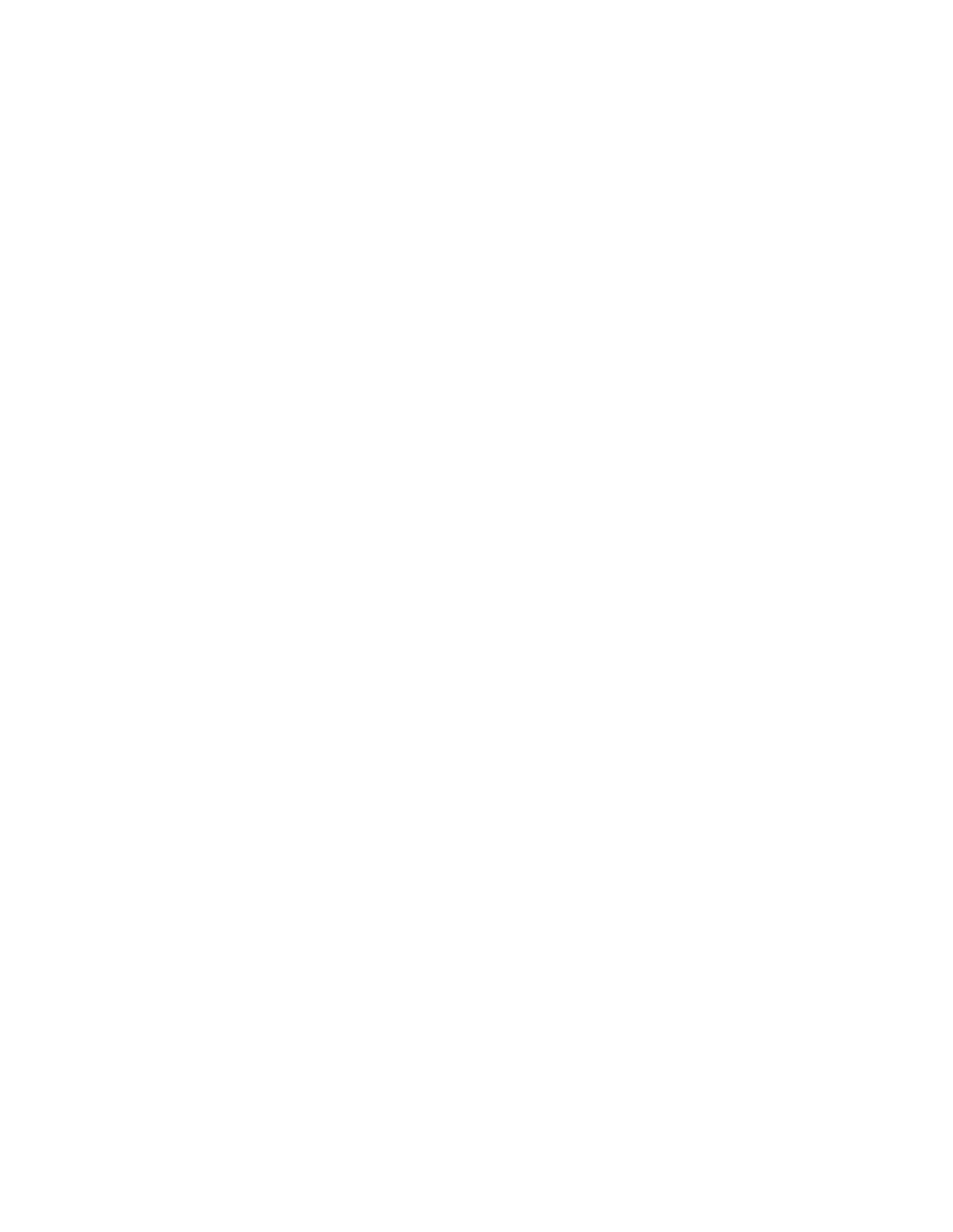## **Table of contents**

| Chapter Three - Transfer, degrees, and certificates 58           |  |
|------------------------------------------------------------------|--|
|                                                                  |  |
|                                                                  |  |
| Intersegmental General Education Transfer Curriculum             |  |
|                                                                  |  |
|                                                                  |  |
| Transfer to independent (private and out-of-state) colleges      |  |
|                                                                  |  |
|                                                                  |  |
| Associate degree requirements for students entering fall 2022 62 |  |
|                                                                  |  |
| Option 2 - IGETC - Intersegmental General Education  66          |  |
| Option 3 - CSU GE- California State University General           |  |
|                                                                  |  |
|                                                                  |  |
|                                                                  |  |
| Chapter Four - Program and course descriptions                   |  |
|                                                                  |  |
|                                                                  |  |
|                                                                  |  |
|                                                                  |  |
|                                                                  |  |
|                                                                  |  |
|                                                                  |  |
|                                                                  |  |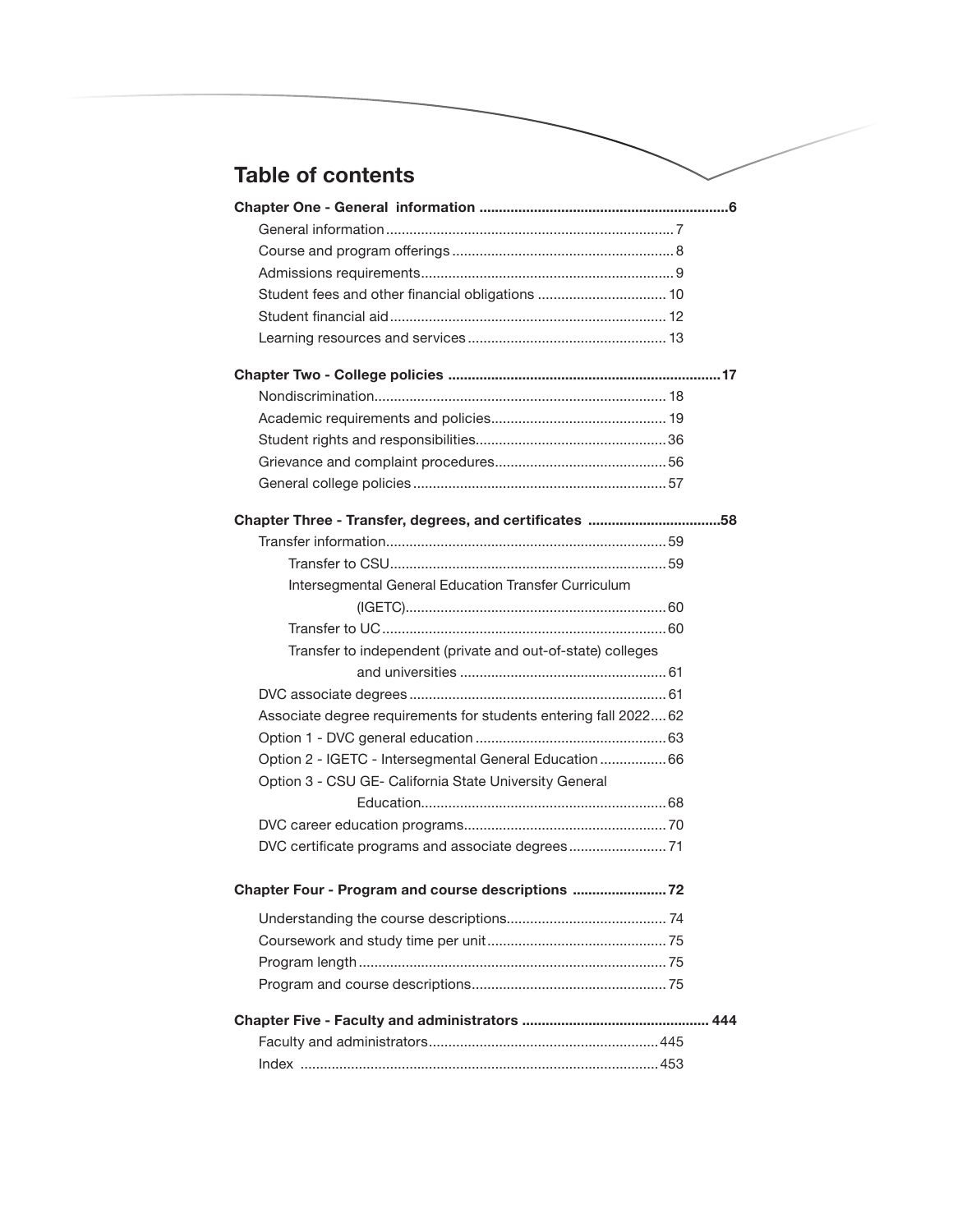# **GENERAL INFORMATION catalog 2022-2023** chapter one



| General information                          |    |
|----------------------------------------------|----|
| Course and program offerings                 |    |
| Admissions requirements                      |    |
| Student fees and other financial obligations | 10 |
| Student financial aid                        | 12 |
| Learning resources and services              | 13 |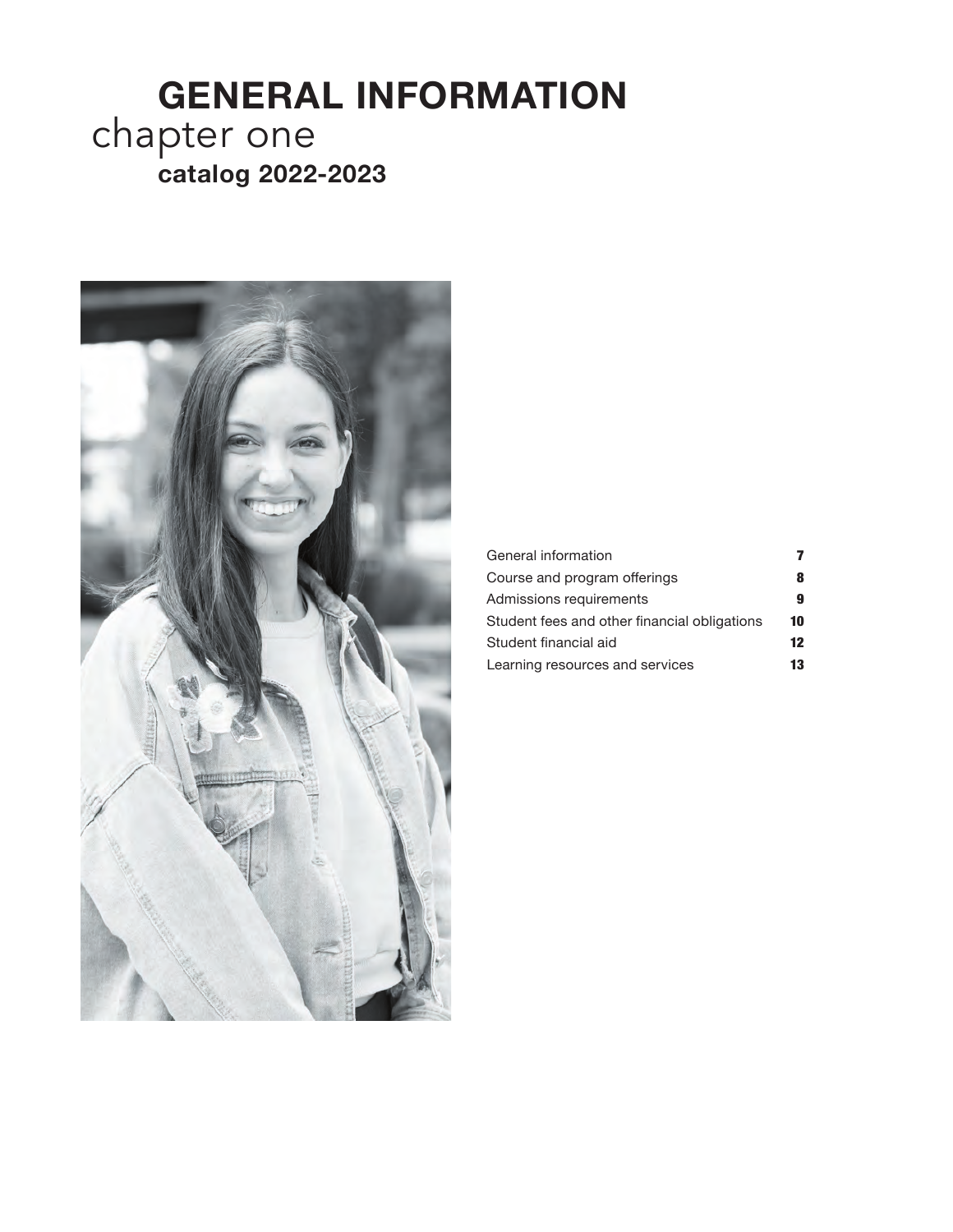#### General information



# **GENERAL INFORMATION**

Diablo Valley College (DVC) is one of the three publicly supported two-year community colleges that comprise the Contra Costa Community College District. DVC offers classes on its Pleasant Hill Campus, located near Interstate 680 in Pleasant Hill and at its San Ramon Campus, which serves the south county in Dougherty Valley. Between its two campuses, DVC serves more than 20,000 students each term with a wide variety of program options.

## **Academic freedom statement**

The Contra Costa Community College District affirms its belief in the academic freedom of faculty, management, and students to teach, study, conduct research, write and challenge viewpoints without undue restriction.

Members of the college faculty are citizens, members of a learned profession and representatives of an educational institution. When they speak or write as citizens, they should be free from institutional censorship or discipline, but their special position in the community imposes special obligations. As persons of learning with institutional affiliations, they should remember that the public may judge their profession and institution by their statements. Hence, they should at all times be accurate, exercise appropriate restraint, show respect for the opinion of others, and make every effort to indicate that they are not expressing their institution's views.

### **Mission**

**We inspire, educate, and empower students to transform their lives and their communities.** 

We guide students to achieve their goals by awarding degrees and certificates, preparing them for transfer to four-year colleges and universities, facilitating entrance to and advancement in careers, and fostering personal growth.

## **DVC Institutional learning outcomes**

Through their experiences at Diablo Valley College, a student will develop proficiency in the five areas identified in the following list as part of a dynamic educational environment.

- **Communication and Collaboration** A student with effective communication skills will be a good listener and speaker. They will be able to communicate orally, through writing, and visually using an appropriate medium. A student with collaboration skills will be able to work with teams comprised of a diverse set of people. They will develop leadership skills and the ability to work with groups on the completion of a wide variety of projects. *Includes effective written and visual message construction, media choices, leadership skills, and the ability to work with others on projects.*
- **Empathy Mindset** A student with an empathy mindset will be able to build relationships through understanding and valuing others with diverse backgrounds and cultures. They will be connected and active in their community and will act in accordance with ethical norms. *Includes social and diversity awareness, civic engagement, and ethics.*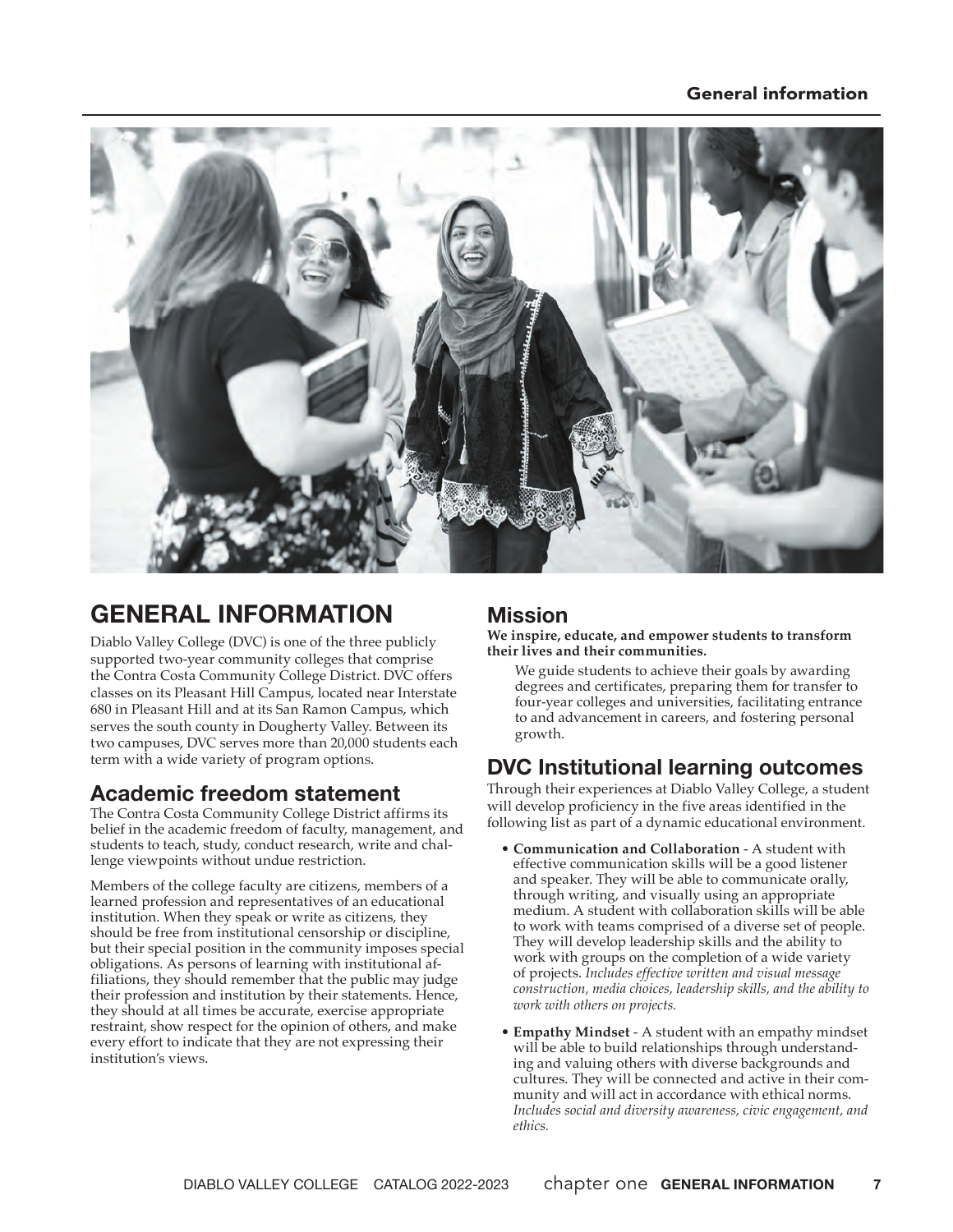- **Growth Mindset** A student with a growth mindset is willing to take risks, learn from mistakes, and has a drive to complete tasks. They set goals and priorities for actions and are flexible and able to respond to changes. A person with a growth mindset believes that abilities and intelligence can be developed through practice, training, and effort. *Includes adaptability, resilience, self-awareness, and entrepreneurial mindset.*
- **Information and Technology Fluency** A student who is information and technology fluent will utilize appropriate technology to locate and critically evaluate information from a variety of sources, to formulate responses to issues, reach informed decisions, and communicate effectively. *Includes being flexible and strategic in the use of technology, as well as the accurate and ethical use of written and visual materials.*
- **Solution Mindset**  A student with a solution mindset will think critically and evaluate information sources for accuracy and usefulness. They will think critically about data and information. They will be able to design and implement appropriate solutions for situations they face. *Includes understanding methods of inquiry and analysis of available choices.*

## **About this catalog and program requirements**

The DVC catalog specifies the requirements to earn a degree or certificate. The requirements in a specific academic year's catalog are the student's contract (catalog rights) with the college and that catalog defines which courses the student must complete to earn a degree or certificate.

The information in this catalog describes the anticipated programs, courses, policies, regulations, and fees of Diablo Valley College. These are subject to change at any time. The college disclaims liability for any unintended errors in this publication.

Please see page 62 for more information on catalog rights and the continuous enrollment policy for degrees and certificates.

## **Schedule of classes**

An online searchable class schedule is updated daily. This schedule provides the most recent and accurate information and is available on the DVC website.

## **COURSE AND PROGRAM OFFERINGS**

#### **Degree and certificate programs**

DVC offers more than 100 associate degrees, more than 100 certificates of achievement, as well as a broad selection of certificates of accomplishment. Most associate degree programs can be completed in four terms of full-time study (15 units per term). Certificate programs are generally shorter in length. Length of time to completion will vary based on student course-taking patterns. To see the complete list of programs, visit: www.dvc.edu/programs.

## **Day, evening, and summer classes**

Classes are offered during the day and evening in full-term and short-term formats. A selection of day and evening classes are also offered during the summer. See the schedule of classes for more information. www.dvc.edu/schedule

## **Fully online and partially online classes**

An online class in the Contra Costa Community College District is a class offered fully online and has no required faceto-face meetings. In the schedule of classes these courses are listed as online. A partially online class in the Contra Costa Community College District is a class that offers instruction both online and on campus. Required in-person class meetings are included in the schedule of classes following a predictable pattern (on the same day(s) of the week and at the same time). In the schedule of classes these classes are listed as partially online. To find out more about online classes visit www.dvc.edu/online.

## **Contract education classes**

A contract education class is one that a community college offers under contract pursuant to Education Code section 78021 with a public or private agency, corporation, association, or other organization (title 5, section, 55000). Such classes are not open to general enrollment.

## **Noncredit courses**

A noncredit course is one that is approved by the college and district as meeting the needs of enrolled students but that does not award college credit. Such courses are limited to the following categories: Parent Education, Basic Skills, English as a Second Language, Immigrant Education, Education Programs for Persons with Substantial Disabilities, Short Term Vocational Programs with High Employment Potential, Education Programs for Older Adults, Family and Consumer Sciences, Health and Safety.

## **Academic Calendar 2022-23**

Please check our website www.dvc.edu/calendar and click on Academic/Calendar 22-23 for the most current dates and a more complete calendar.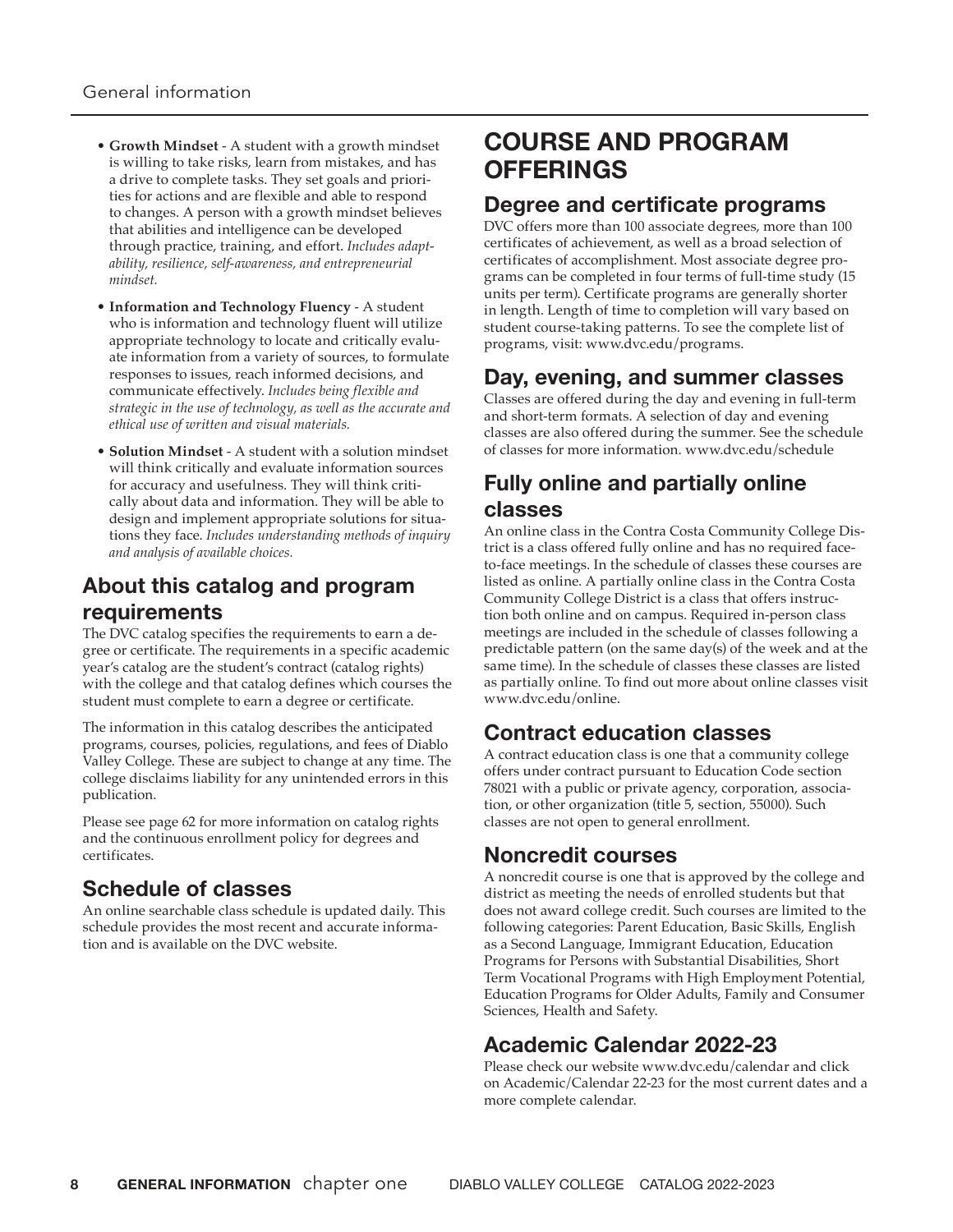| <b>FALL TERM 2022</b>   |                                       |
|-------------------------|---------------------------------------|
| August 19               | First day of instruction              |
| September 5             | Labor Day holiday                     |
| September 23            | Native American Day<br>holiday        |
| November 11             | Veterans Day holiday                  |
| November 24-25          | Thanksgiving holiday                  |
| November 26-27          | No classes                            |
| December 9              | Last day of instruction               |
| December 21- January 1  | Winter recess                         |
| <b>SPRING TERM 2023</b> |                                       |
| January 16              | Martin Luther King Jr.<br>Day holiday |
| January 23              | First day of instruction              |
| February 17             | Lincoln Day holiday                   |
| February 18-19          | No classes                            |
| February 20             | Washington Day holiday                |
| March 26-April 1        | Spring recess                         |
| May 19                  | Last day of instruction               |
| May 19                  | Graduation                            |
| May 29                  | Memorial Day holiday                  |

# **ADMISSION REQUIREMENTS**

There are a number of steps necessary for successful enrollment in classes at DVC. Students are encouraged to complete the matriculation process, which includes admission, placement, orientation, and advising prior to registering for classes. Please see page 36 for more information about the matriculation policy. For detailed information on how to enroll, please see our website. www.dvc.edu/apply

## **Admission eligibility**

A student is eligible for admission if he or she:

- has graduated from a regionally accredited high school, or
- is 18 years of age or older and is no longer in high school, or
- has passed the State of California Certificate of Proficiency Test (CHSPE) or the General Educational Development Test (GED).

## **California residence status**

California residence status is determined by the Admissions and Records Office. A student is generally eligible for residency if he or she has lived in California for at least one year and one day prior to the beginning of the term in which he or she wishes to enroll, and can show evidence of California residency.

## **Non-residence status**

Non-resident students must pay a non-resident tuition fee in addition to the other usual college fees. Please see page 10 for more information about student fees.

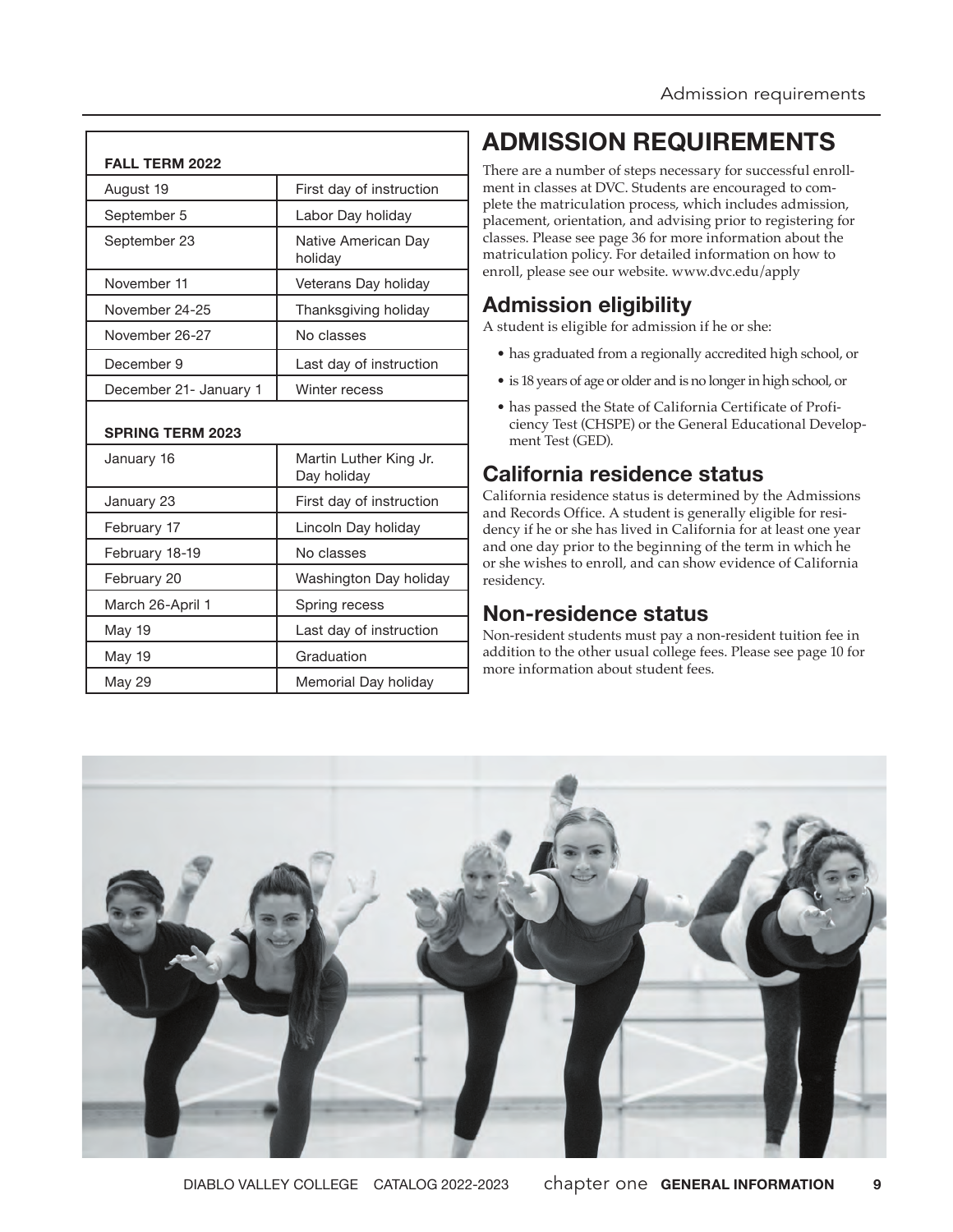#### **International students**

International students interested in applying to DVC can find information on applying at **www.dvc.edu/international.** International students are required to comply with immigration regulations and must submit supporting documents for admission purposes.

A checklist to ensure that students understand what they need to submit to be admitted as an international student to DVC is available at www.dvc.edu/international/apply. International students pay the international tuition rate for courses in addition to the enrollment and college fees. International students must also pay the mandatory health insurance cost.

For admissions deadlines and more information please visit: **www.dvc.edu/international** or contact the International Student Office.

## **Transferring to DVC**

DVC welcomes transfer students from other colleges. Transfer students should follow the general application procedures listed in the Student Resource Guide. Please see page 21 for more information about transfer credit.

## **Transcripts**

#### **Release of student records**

Students may have their DVC records released to them only if they can show positive picture identification, in the form of a current student ID card, a California Driver's License, or a California ID card.

If a student wants his or her DVC records released to someone else, that person must show the Admissions and Records Office positive picture identification and an original permission note or release form that has been signed by the student. Please see page 11 for more information about transcript fees.



# **STUDENT FEES AND OTHER FINANCIAL OBLIGATIONS**

| Enrollment fee<br>(CA residents)                                                                                                          | \$46 per unit                                                                                                                                                                                                                         |
|-------------------------------------------------------------------------------------------------------------------------------------------|---------------------------------------------------------------------------------------------------------------------------------------------------------------------------------------------------------------------------------------|
| Enrollment fee (U.S. citizens<br>or permanent residents who<br>are not California residents,<br>or students who are not U.S.<br>citizens) | \$346 per unit                                                                                                                                                                                                                        |
| Student union fee                                                                                                                         | \$1 per unit<br>(maximum \$10 per student<br>per academic year)                                                                                                                                                                       |
| Student activity fee (fall and<br>spring)                                                                                                 | \$5 per term<br>(fee is voluntary)*                                                                                                                                                                                                   |
| Student representation fee<br>(fall and spring)                                                                                           | \$2 per term<br>(fee is voluntary)**                                                                                                                                                                                                  |
| Parking fees                                                                                                                              | \$3 a day or \$48 for the fall or<br>spring terms or \$25 mid-<br>term (after the ninth week);                                                                                                                                        |
|                                                                                                                                           | \$25 for summer;                                                                                                                                                                                                                      |
|                                                                                                                                           | \$25 per term for students<br>who qualify for the<br>California Promise Grant                                                                                                                                                         |
|                                                                                                                                           | Free parking is available at<br>the San Ramon Campus                                                                                                                                                                                  |
| Books, supplies, and course<br>material fees                                                                                              | \$250-\$350 estimate per term<br>for full-time students.                                                                                                                                                                              |
|                                                                                                                                           | Book and supply costs and<br>requirements vary.                                                                                                                                                                                       |
| Course material fees                                                                                                                      | Some courses require<br>additional materials fees.<br>See schedule of classes for<br>details.                                                                                                                                         |
| Field trip fees                                                                                                                           | Students are expected to<br>pay entrance fees for the-<br>aters, galleries, and other<br>activities as well as provide<br>their own transportation.<br>(Alternate assignments<br>given for students who can-<br>not afford the cost.) |
| <b>ASDVC Discount Sticker</b><br>(fall and spring)                                                                                        | \$10 per term (optional)<br>Purchase at Student Union<br>Building, Book Center, or<br>the Admissions and Re-<br>cords Office.                                                                                                         |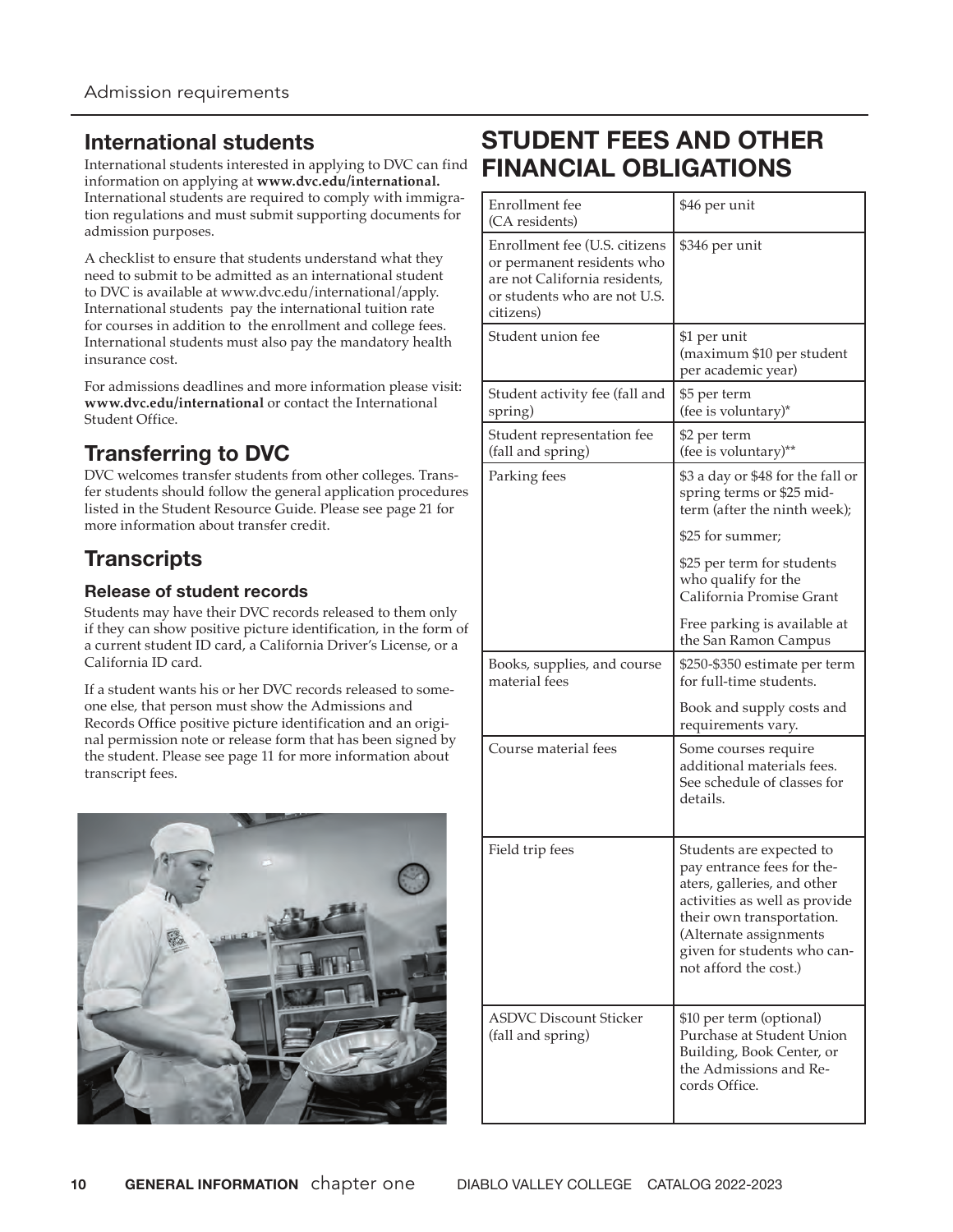

| Transcript fees                    | Standard: FREE for first two<br>(within district)       |
|------------------------------------|---------------------------------------------------------|
|                                    | \$7.50 each thereafter                                  |
|                                    | Rush: \$17.50 each (processed<br>within 24 hours)       |
|                                    | Express: \$32.50 each<br>(processed within one hour)    |
|                                    |                                                         |
| Verification of enrollment<br>fees | FREE for first two verifica-<br>tions (within district) |
|                                    | \$2 fee for each request<br>thereafter                  |
|                                    | \$5 per verification for 24<br>hour express service     |
|                                    |                                                         |

\*Allows student government to provide funding for student-related activities and services.

\*\*Allows student government to provide support for governmental affairs representatives of local or state-wide student body organizations.

Refund forms are available online, at the Cashier's Office, Student Life Office and Welcome/Information Center. Waiver/refund request forms must be submitted in person or by U.S. mail to the DVC Cashier's Office ONLY. Request for refund forms must be received within the first two weeks of instruction for a full term class, or before 10 percent of the class time for a short-term class. Refund checks will be issued monthly after the first two weeks of instruction each term.

Please note: All fees are subject to change by the state legislature. Check **www.dvc.edu/fee** for updated fee information.

#### **Student debts to the college**

Students are expected to pay their registration fees and all other financial debts at the time of registration. Students who owe enrollment fees or other debt will not be permitted to register for classes and will not receive a diploma until their debts are paid.

## **Refund of Fees**

#### **Enrollment fee and non-resident tuition refunds**

To receive a fee refund, students must withdraw from school or drop class(es) by the deadline. To qualify for an enrollment fee refund, students must officially drop units:

- within the first two weeks of a term for full-term classes (fall and spring),
- within the first 10 percent of the length of the class for short-term and summer classes.

Refunds are issued automatically within this time period. The refund policy complies with and is based upon Title 5 regulation and the California Education Code.

#### **Residency reclassification and adjustment of fees**

Students who believe they are coded as nonresidents in error have the opportunity to request residency reclassification, and if approved, reduce the charges on their account. Documentation is required. Residency reclassification can only be made during the current academic year. Retroactive reclassification for a prior academic year is not permitted.

#### **Parking permit refunds**

In order to obtain a refund, students must:

- officially drop all units within the first two weeks of the term (fall and spring),
- return the parking permit to the Cashier's Office at the Pleasant Hill Campus.

#### **Course material fee refunds**

In order to obtain a refund, students must officially drop the class within the first two weeks of the term length class. Refunds can be requested at the Cashier's Office at the Pleasant Hill Campus or at the Admissions and Records Office in San Ramon.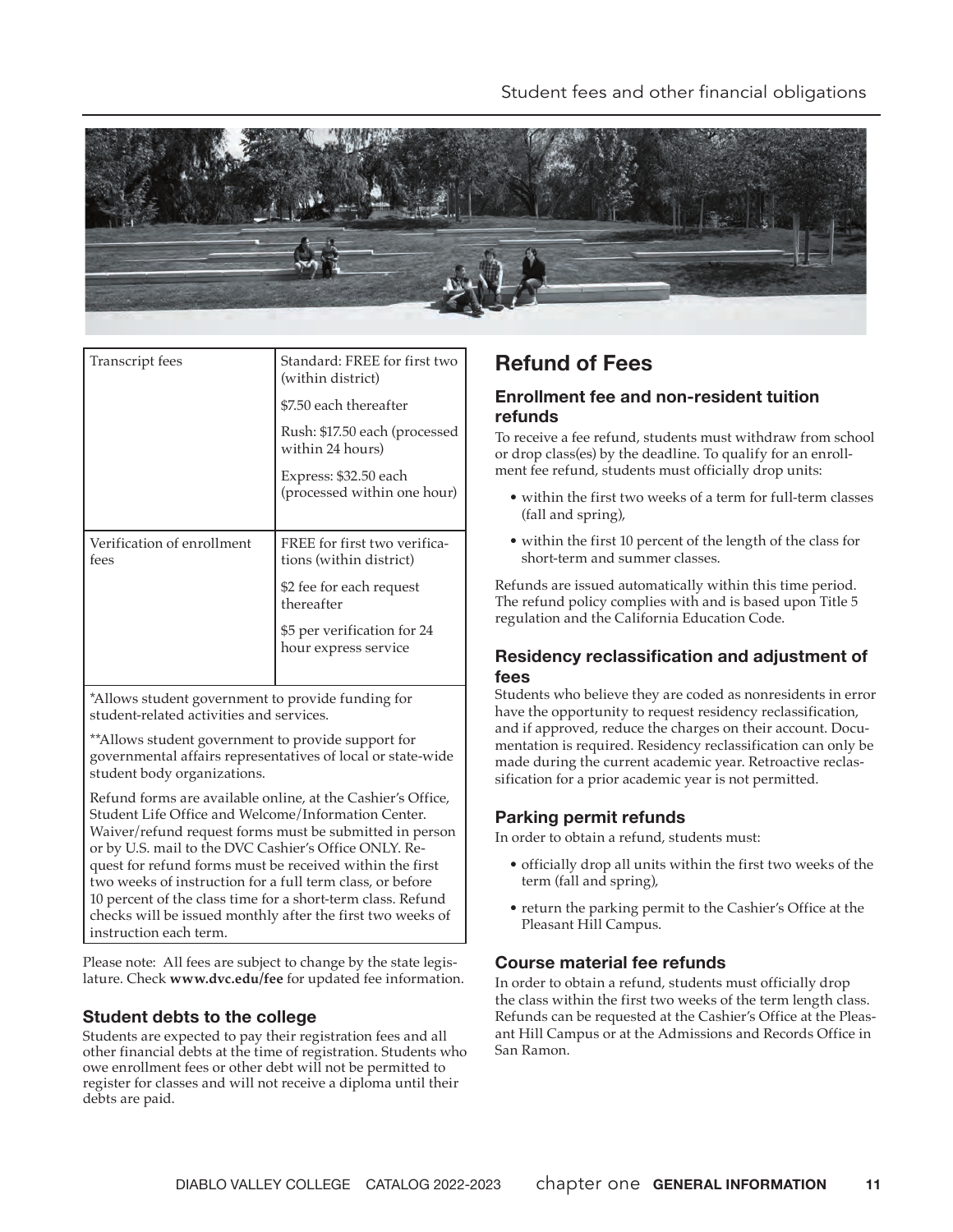#### Student financial aid



# **STUDENT FINANCIAL AID**

Diablo Valley College has a broad range of financial aid programs. Pleasant Hill students should go to the Financial Aid or Scholarship offices at the Pleasant Hill Campus, and San Ramon students can go to the West Lobby of the Administration Building. Students may also visit **www.dvc.edu/financialaid**.

The following programs are administered through the Financial Aid Office, and require students to complete a Free Application for Federal Student Aid (FAFSA) online at www. studentaid.gov or a California Dream Act Application (AB-540 students only) at https://dream.csac.ca.gov. Additional requirements apply to specific programs listed below. Students must adhere to satisfactory academic progress policies and may be subject to financial aid return of funds policies when receiving financial aid. Please visit the Financial Aid Office website for more information.

#### **Grants**

There are seven grants available to students. Qualifications, availability, and limits vary. Please visit the Financial Aid Office website for more information.

California College Promise Grant

Federal Pell Grant

Federal Supplemental Educational Opportunity Grant (FSEOG)

Cal Grant B (entitlement and competitive)

Cal Grant C

Student Success Completion Grant

California Chafee Grant

First-time + Full-time = Free Tuition (FT3 Program)

#### **Work-Study**

Federal Work-Study (FWS) - students can work up to 20 hours per week to help meet their educational costs. Work-study jobs are available at a variety of on-campus and off-campus locations. The funds are limited, so check with the Financial Aid Office to see if you qualify for this program.

#### **Loans**

Federal loans are available and both students and parents can apply. Visit www.dvc.edu/financialaid for more information.

#### **Other aid and benefits**

All available financial aid and benefit opportunities are too numerous to list, and may be available through specific academic programs. Students should check with their instructors, division dean, the Financial Aid Office or Scholarship Office for other options that may apply.

#### **Veterans benefits**

Various federal and state agencies determine eligibility for veterans benefits, depending on whether the student is a veteran or a dependent of a veteran. Interested students should speak with a staff member in Veterans Services or contact the Department of Veterans Affairs at 925-313-1481 or 800-827- 1000 or visit the website at **www.va.gov**, and DVC's website at **www.dvc.edu/veterans**.

#### **The DVC scholarship program**

High school students entering Diablo Valley College, continuing DVC students, and students transferring to four-year colleges and universities will find many opportunities to compete for scholarships established by local, state, and national organizations as well as individual sponsors. Call, email or visit the Scholarship Program Office for more information. www.dvc.edu/scholarships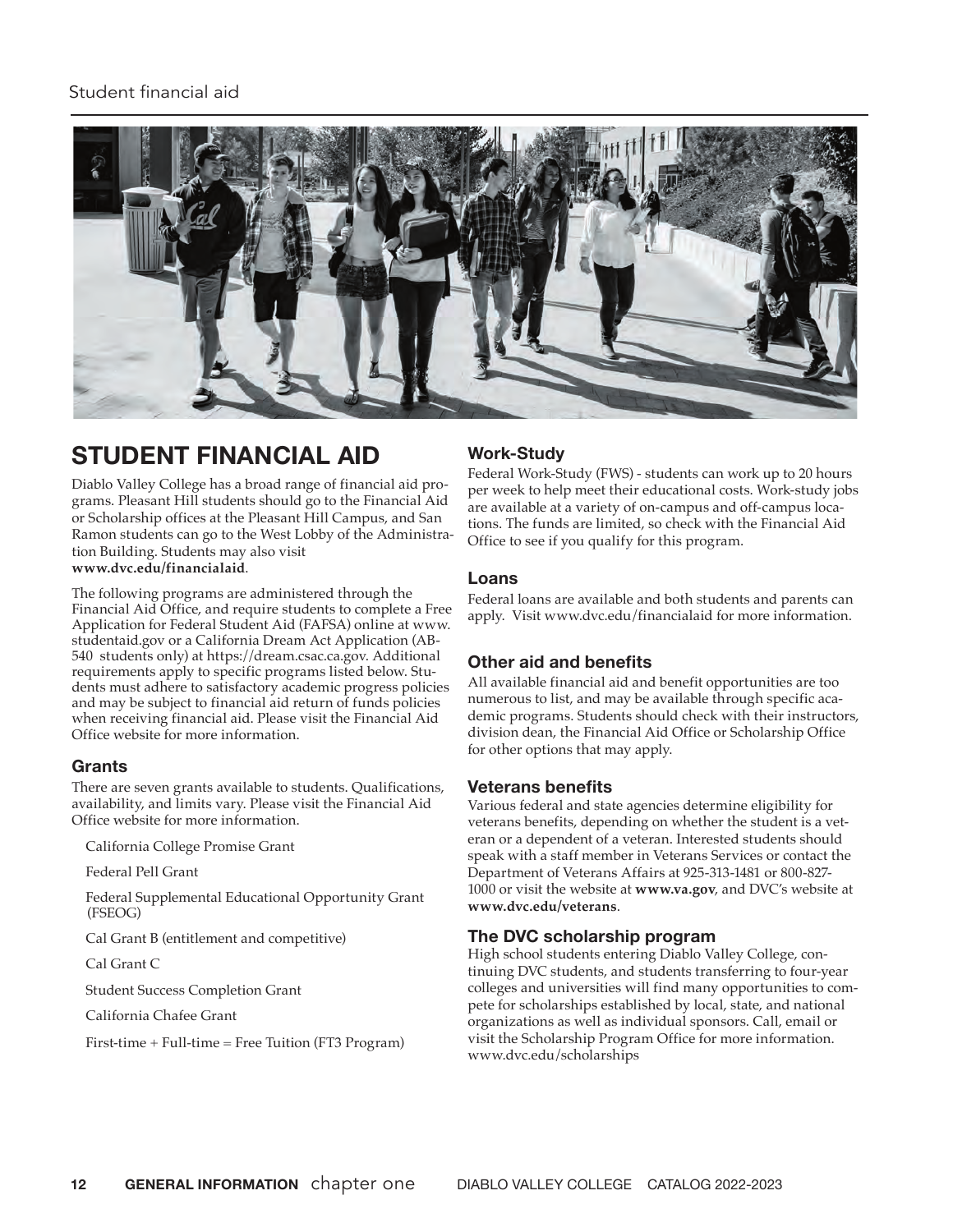# **LEARNING RESOURCES AND SERVICES**

DVC offers a wide variety of resources and services to support and enhance student success. All of these services are described in greater detail on the DVC website. The web address and contact information are listed with each service below.

| Learning resources and services                                                            | <b>Program Description</b>                                                                                                                                                                                                                                                                                                                                                                                                                                              |
|--------------------------------------------------------------------------------------------|-------------------------------------------------------------------------------------------------------------------------------------------------------------------------------------------------------------------------------------------------------------------------------------------------------------------------------------------------------------------------------------------------------------------------------------------------------------------------|
| Admissions and Records Office<br>925-685-1310<br>www.dvc.edu/admissions                    | The admissions and records office assist both new and returning students<br>with enrollment into the college. In addition, have the ability to assist<br>students when requesting/submitting documents to change or alter infor-<br>mation on record.                                                                                                                                                                                                                   |
| Assessment Center<br>925-969-2132<br>www.dvc.edu/assessment                                | The assessment center, assist new students who have graduated high<br>school or who have certain circumstances to be able to be placed in the<br>appropriate class based on a placement test. The placement test allows<br>students to help guide them to take classes in the categories of both Math<br>and English based on their results.                                                                                                                            |
| CalWORKs Program<br>925-969-2120<br>www.dvc.edu/calworks                                   | The CalWORKs program allows for students to undergo training that will<br>allow them to gain skills to become self-sufficient / to reach personal<br>goals. This would allow them to have the ability to use these newly<br>learned skills in possible job environments or even just for self-improve-<br>ment for possible future endeavors.                                                                                                                           |
| <b>Career Services</b><br>925-969-2135<br>www.dvc.edu/career                               | The career center strives to help students discover possible path they can<br>take when they feel that they're unsure of what major they want.<br>In addition, students will have the ability to take on possible internships<br>they may be interested in that are posted by employers outside of our<br>campus.<br>This is not limited to student but, Faculty and Staff are able to get infor-<br>mation that can be used to assist students when a meeting is held. |
| <b>Computer Center</b><br>925-969-2323<br>www.dvc.edu/computerlabs                         |                                                                                                                                                                                                                                                                                                                                                                                                                                                                         |
| Cooperative Agencies Resources for<br>Education (CARE)<br>925-969-2117<br>www.dvc.edu/eops | The CARE's Program strive to assist single parent students with both<br>financial and educational support in order for them to reach their personal<br>goals.<br>CARE's students can receive grants, vouchers for books, and many more<br>essentials that will assist them in their academic career.                                                                                                                                                                    |
| <b>Counseling Center</b><br>925-969-2140<br>www.dvc.edu/counseling                         | The Counseling office provide students with a resource to get academic<br>help and allow students to create an education plan that the student can<br>use.<br>Students can also receive other types of support in forms of emotional or<br>even veteran status support.                                                                                                                                                                                                 |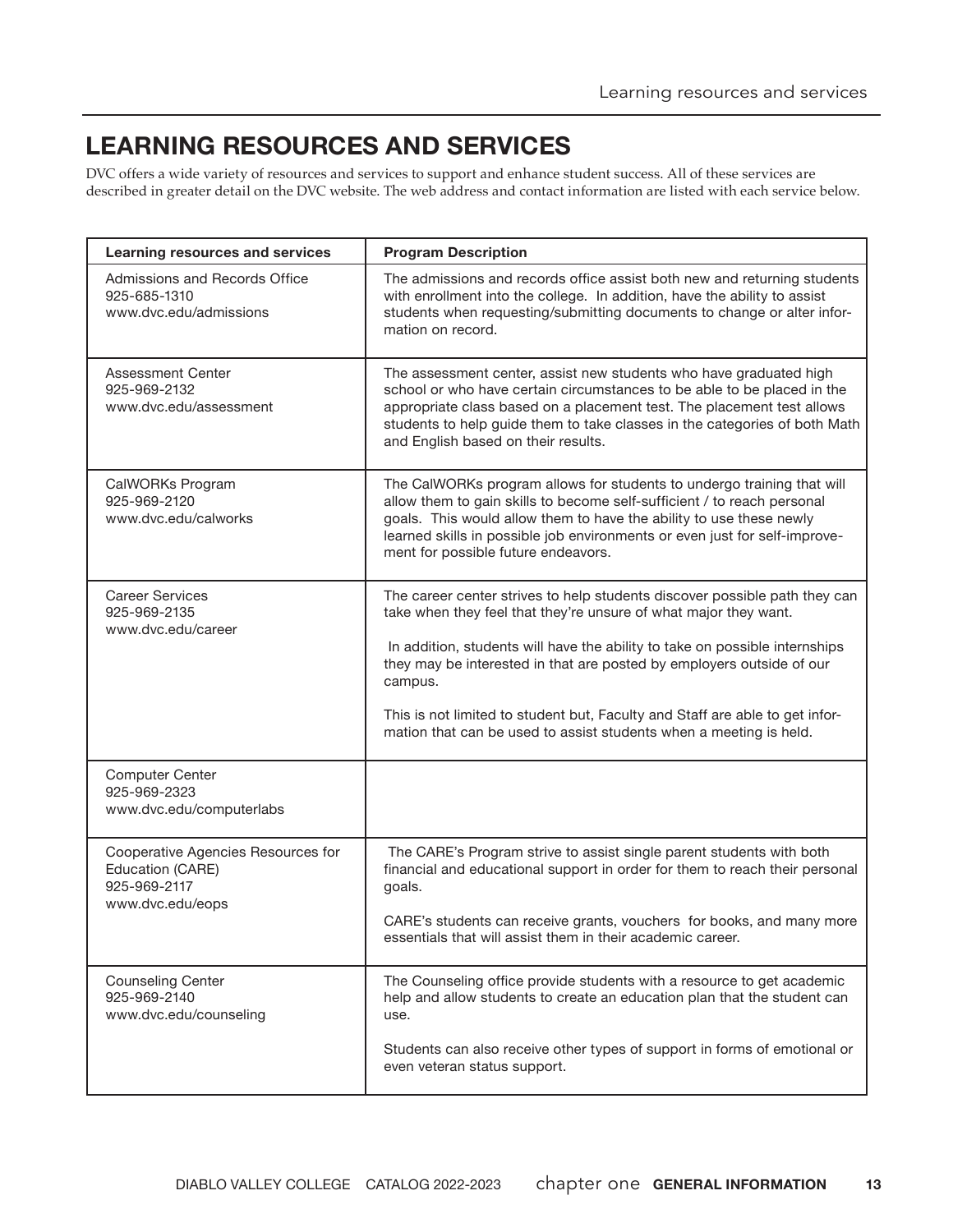#### Learning resources and services

| Learning resources and services                                                          | <b>Program Description</b>                                                                                                                                                                                                                                     |
|------------------------------------------------------------------------------------------|----------------------------------------------------------------------------------------------------------------------------------------------------------------------------------------------------------------------------------------------------------------|
| <b>Disability Support Services</b><br>925-969-2182<br>www.dvc.edu/dss                    | Disability Support Services, provides students with disabilities additional<br>assistance in order for them to archive academic success. This includes<br>needed equipment or even possible one on one counseling with one of<br>the staff members in the DSS. |
|                                                                                          | Additional, help can be provided through DSS's counseling service, and if<br>student believe that they may have a disability testing is provided to deter-<br>mine it.                                                                                         |
| <b>Educational Talent Search</b><br>925-969-2189<br>www.dvc.edu/ets                      | DVC's Educational Talent Search Program is a federal funded program<br>that assist students from the grade $6 - 12$ and provide them with informa-<br>tion about college and possible career paths they might be interested in.                                |
|                                                                                          | In addition, these students will undergo different types of activities/<br>workshops that will teach them skills they can use when applying to their<br>desired college in the future.                                                                         |
| <b>Enrollment Lab</b><br>www.dvc.edu/enrollmentlab                                       | The enrollment lab is a space where new students can use computers to<br>enroll for classes at DVC.                                                                                                                                                            |
|                                                                                          | The lab provided face to face assistance with the staff in order to receive<br>quick answers for possible questions that need to be answered when<br>enrolling.                                                                                                |
| Extended Opportunity Programs and<br>Services (EOPS)<br>925-969-2117                     | The EOPS program wants to help students be successful by providing<br>resources that they can used to ensure a safe environment for students                                                                                                                   |
| www.dvc.edu/eops                                                                         | These resources can range from financial support to overall the student's<br>health in order for them to grow.                                                                                                                                                 |
| <b>Financial Aid</b><br>925-969-2009<br>financialaid@dvc.edu<br>www.dvc.edu/financialaid | The Financial Aid Office is here to help students learn about and apply for<br>the resources available to pay for a DVC education. Financial assistance<br>is available to eligible students in the form of grants, loans, and work-<br>study opportunities.   |
| International Student Office<br>925-969-2196<br>www.dvc.edu/international                | The International Student Office provides those who enrolled to DVC<br>internationally a place that can receive support when it comes to their<br>academic semester.                                                                                           |
|                                                                                          | There will be support advisors that will assist international students with<br>any needs or questions they might have about the school.                                                                                                                        |
| <b>Library Services</b><br>925-969-2588<br>www.dvc.edu/library                           |                                                                                                                                                                                                                                                                |
| Media and Audiovisual<br>925-969-2576<br>www.dvc.edu/media                               |                                                                                                                                                                                                                                                                |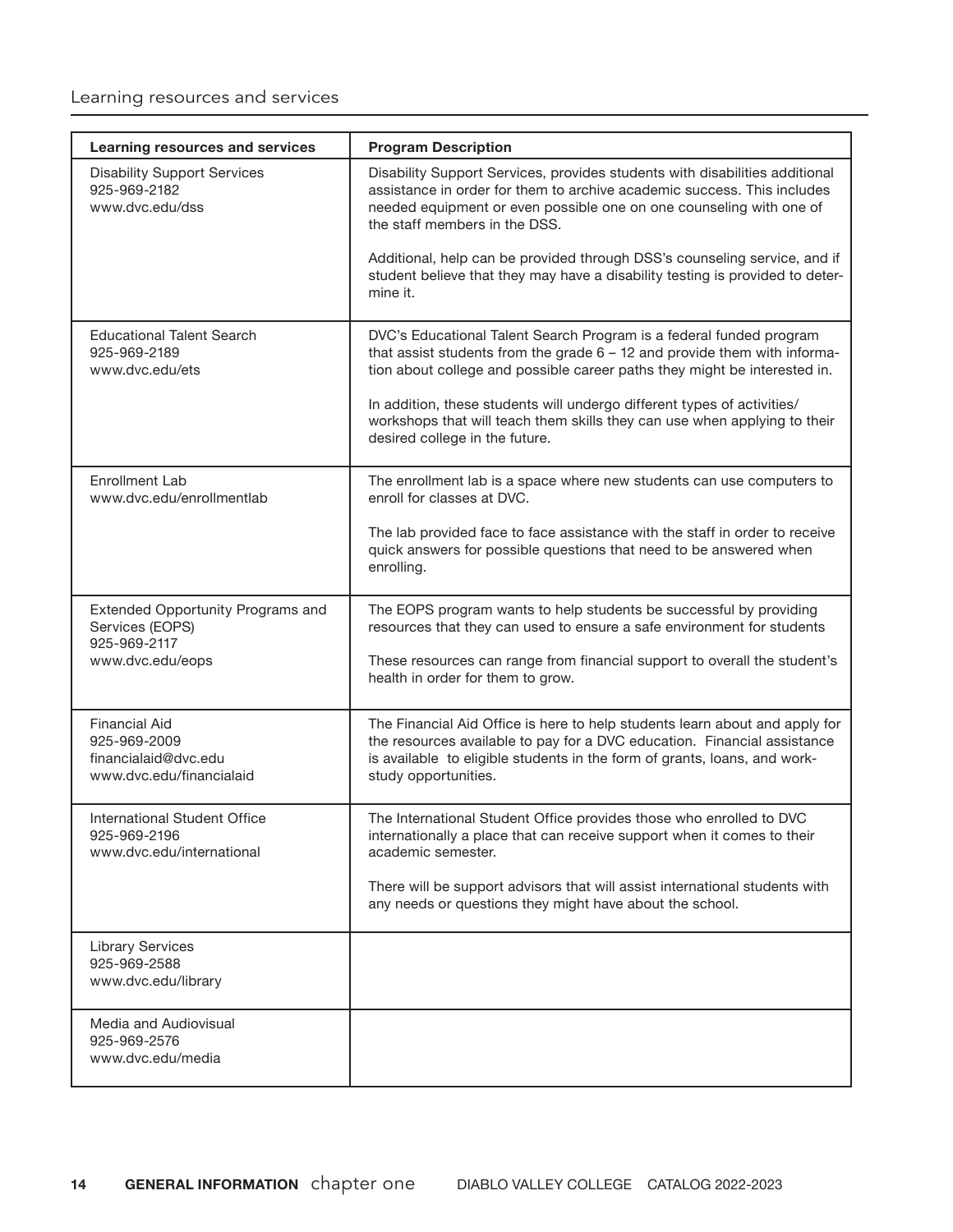| Learning resources and services                                                                                                        | <b>Program Description</b>                                                                                                                                                                                                                                                                                                                                                                                                                                                                                                                                                                                                                                                                                                         |
|----------------------------------------------------------------------------------------------------------------------------------------|------------------------------------------------------------------------------------------------------------------------------------------------------------------------------------------------------------------------------------------------------------------------------------------------------------------------------------------------------------------------------------------------------------------------------------------------------------------------------------------------------------------------------------------------------------------------------------------------------------------------------------------------------------------------------------------------------------------------------------|
| <b>PUMA Center</b><br>925-969-4320<br>www.dvc.edu/current/learning-commu-<br>nity/puma/                                                | The PUMA (Puente, Umoja, and MESA Achievement) Center is the home<br>for three college access and success programs - Puente, Umoja, and<br>MESA. PUMA was established in 2015. As a vibrant center, the PUMA<br>Center serves students from underserved/underrepresented backgrounds<br>by building and nurturing community through embracing and validating<br>students' cultural identity and humanity, with an emphasis on holistic<br>development, equity, and social justice. The Center focuses on interdis-<br>ciplinary collaboration, integrating instruction and support services to<br>address the students' various needs, while fostering student leadership,<br>providing mentoring, and raising cultural awareness. |
| Scholarship Office<br>925-969-2094<br>scholarships@dvc.edu<br>www.dvc.edu/scholarships                                                 | The Scholarship Office is available to assist students with applying for<br>DVC and external scholarships. Scholarships may be awarded based on<br>academic achievement, financial need, field of study, community service,<br>or other criteria.                                                                                                                                                                                                                                                                                                                                                                                                                                                                                  |
| <b>SRC Information Desk</b><br>srcinfo@dvc.edu<br>www.dvc.edu/sanramon                                                                 | The San Ramon College Information Desk provides high school gradu-<br>ates/ current students with information about the DVC's second location<br>being San Ramon College.<br>There are resources provided to students about the campus along with<br>their own courses and program of information with staff, classes, etc.                                                                                                                                                                                                                                                                                                                                                                                                        |
| <b>Student Life Office</b><br>925-969-4270<br>www.dvc.edu/student-life                                                                 | The Student Life Office supports student engagement opportunities in<br>clubs, student government, workshops, leadership development and<br>more. Stop by the Student Union Building to get your student ID card,<br>relax, study, use the computer lab, or visit the Food Pantry.                                                                                                                                                                                                                                                                                                                                                                                                                                                 |
| <b>Student Transition and Academic</b><br>Retention Team (START) - Foster Youth<br>Services<br>925-969-2203<br>www.dvc.edu/fosteryouth | The START program focuses on assistance those students that are under<br>foster care and strive to help them to become academically successful.<br>They look for ways to help you get an academic start to DVC and provide<br>different resources that will relieve foster students from struggling.<br>Staff of the program will also try to help foster student to engage in school<br>events so that they can feel welcomes to the school along with other<br>types of help.                                                                                                                                                                                                                                                    |
| Student Veteran Resource Center<br>925-969-2237<br>www.dvc.edu/veterans                                                                | DVC's Veteran Resource Center provides student veterans with a chance<br>to receive support for the sacrifice they made when out for service.<br>So, DVC is giving back assisting Veterans with educational support so<br>they can strive to reach aa higher education.                                                                                                                                                                                                                                                                                                                                                                                                                                                            |
| Study Abroad<br>925-969-2507<br>www.dvc.edu/studyabroad                                                                                |                                                                                                                                                                                                                                                                                                                                                                                                                                                                                                                                                                                                                                                                                                                                    |